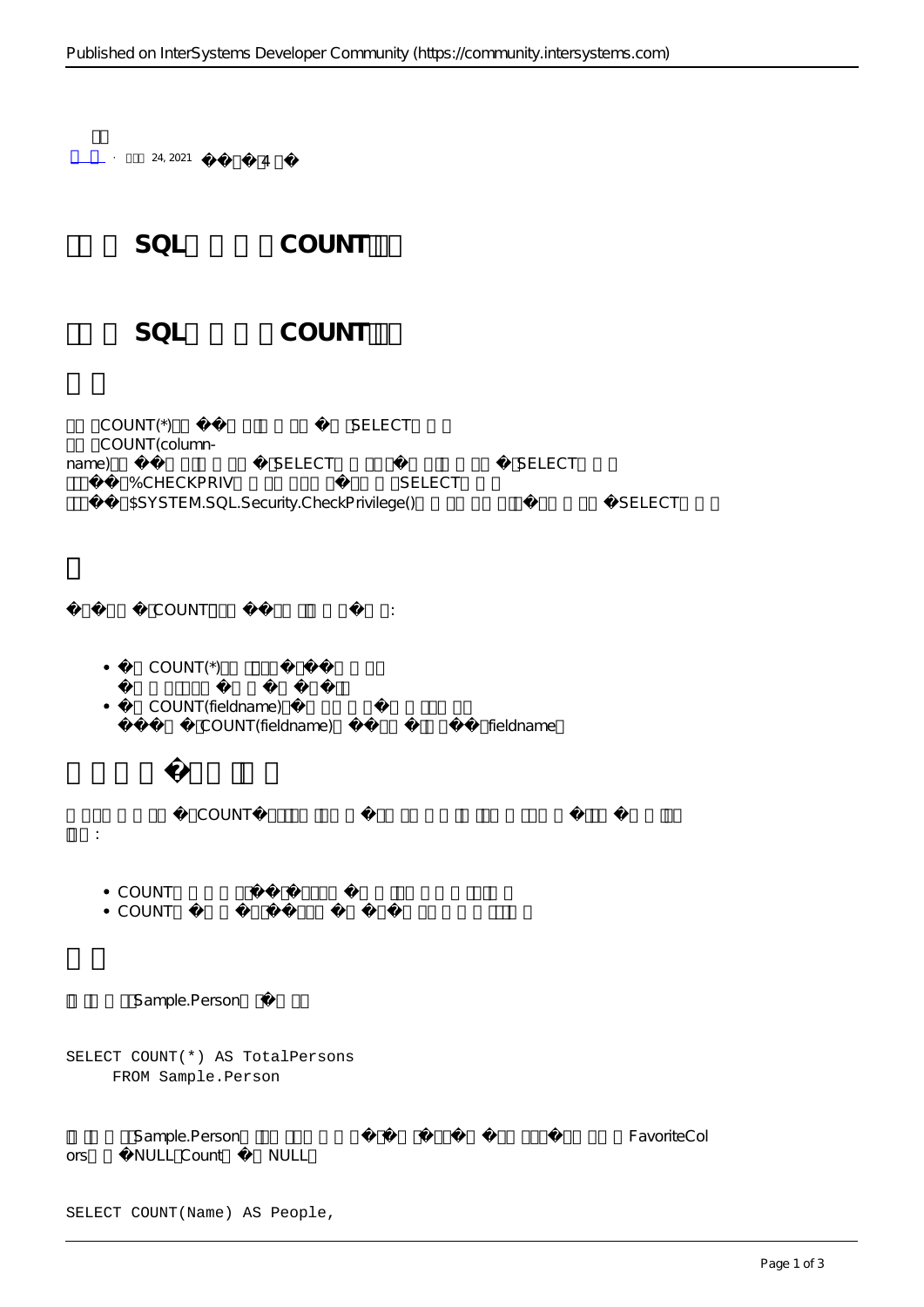COUNT(Spouse) AS PeopleWithSpouses, COUNT(FavoriteColors) AS PeopleWithColorPref FROM Sample.Person

FavoriteColors FavoriteColors

SELECT COUNT(\*) As TotalPersons, COUNT(FavoriteColors) AS WithColorPref, COUNT(DISTINCT FavoriteColors) AS ColorPrefs FROM Sample.Person

Count DISTINCT Sample.Person FavoriteColors (FavoriteColors Null) DISTINCT FavoriteColors COUNT(DISTIN CT FavoriteColors) 1 DISTINCT NULL DISTINCT COUNT DISTINCT NULL COUNT(DISTINCT BY(FavoriteColors)%ID) BY NULL DISTINCT

SELECT DISTINCT FavoriteColors, COUNT(DISTINCT FavoriteColors) AS DistColors, COUNT(DISTINCT BY(FavoriteColors) %ID) AS DistColorPeople FROM Sample.Person

| GROUP BY       | <b>FavoriteColors</b> | NULL        |    |
|----------------|-----------------------|-------------|----|
| EavoriteColors |                       | favoritecor | Na |
| me             |                       |             |    |

SELECT FavoriteColors, COUNT(FavoriteColors) AS ColorPreference, COUNT(Name) AS People FROM Sample.Person GROUP BY FavoriteColors

Sample.Person Home\_State Person

SELECT Home\_State, COUNT(\*) AS AllPersons FROM Sample.Person GROUP BY Home\_State

## %AFTERHAVING 65

SELECT Home State, COUNT(Name) AS AllPersons, COUNT(Name %AFTERHAVING) AS Seniors FROM Sample.Person GROUP BY Home\_State HAVING Age > 65 ORDER BY Home\_State

 $%$ FOREACH %AFTERHAVING  $*$ A" "M" "W"(HAVING GROUP

Page 2 of 3